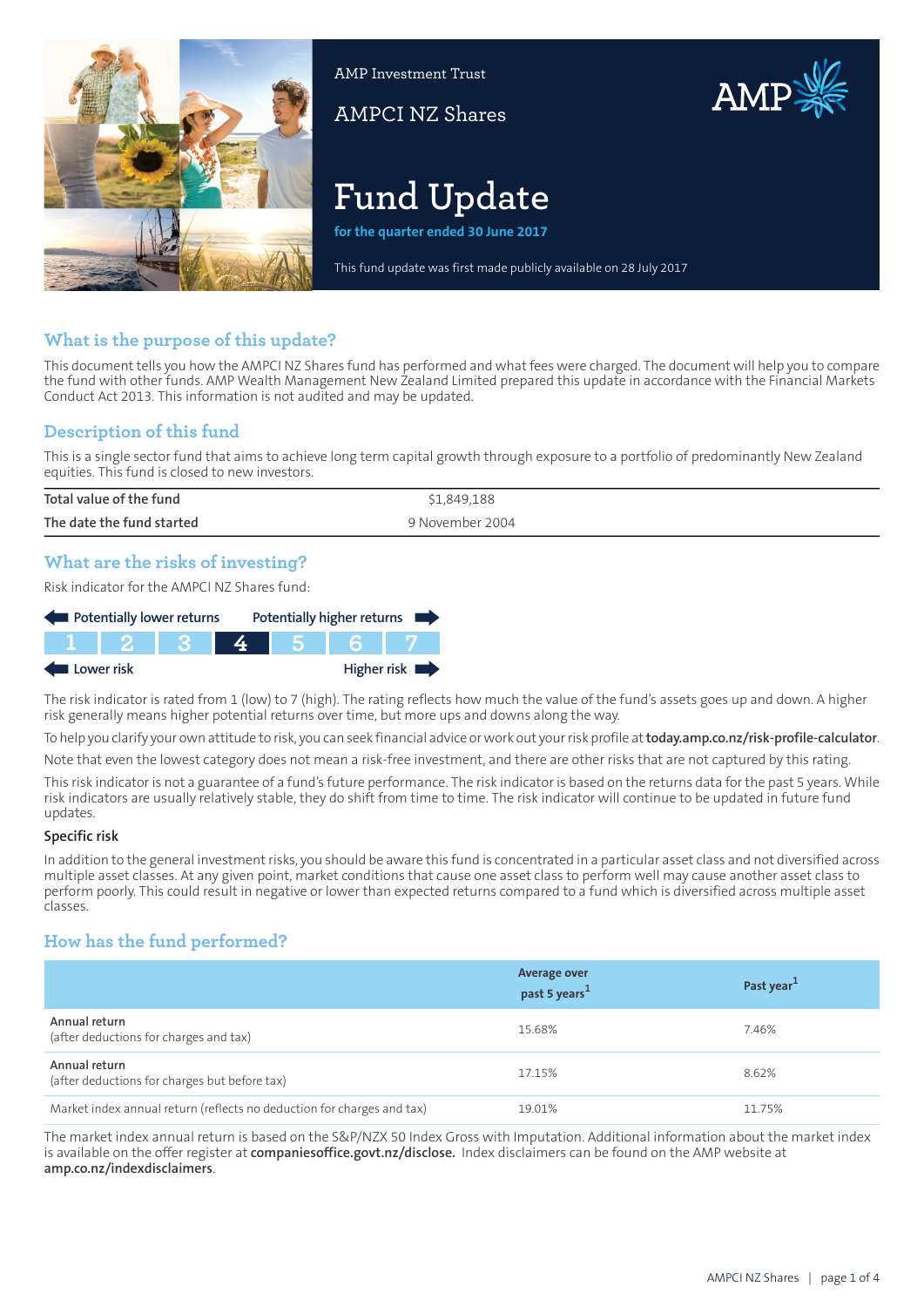## **Annual return graph**



Return

This shows the return after fund charges and tax for each of the last 10 years ending 31 March. The last bar shows the average annual return for the last 10 years, up to 30 June 2017.

**Important:** This does not tell you how the fund will perform in the future.

Returns in this update are after tax at the highest prescribed investor rate (PIR) of tax for an individual New Zealand resident. Your tax may be lower.

## **What fees are investors charged?**

Investors in the AMPCI NZ Shares fund are charged fund charges. In the year to 31 March 2017 these were:

|                                             | % of net asset value                                                     |
|---------------------------------------------|--------------------------------------------------------------------------|
| Total fund charges                          | 1.71%*                                                                   |
| Which are made up of -                      |                                                                          |
| Total management and administration charges | 1.71%                                                                    |
| Including -                                 |                                                                          |
| Manager's basic fee                         | 1.26%                                                                    |
| Other management and administration charges | 0.45%                                                                    |
| Total performance-based fees                | 0.00%                                                                    |
| <b>Other charges</b>                        | Dollar amount per investor or description<br>of how charge is calculated |
| NII                                         |                                                                          |

\* Based on a decrease in regulatory and administration costs and expenses, the Manager estimates that the total fund charges for the next scheme year will be 1.62% of the net asset value.

Investors may also be charged individual action fees for specific actions or decisions (for example, for withdrawing from or switching funds). See the 'fees and other charges' document on the entry relating to the offer of interests in the AMP Investment Trust maintained on the offer register (**[companiesoffice.govt.nz/disclose](http://companiesoffice.govt.nz/disclose)**) for more information about those fees.

Small differences in fees and charges can have a big impact on your investment over the long term.

## **Example of how this applies to an investor**

Craig had \$10,000 in the fund at the start of the year and did not make any further contributions. At the end of the year, Craig received a return after fund charges were deducted of \$746.00 (that is 7.46% of his initial \$10,000). Craig also paid \$0.00 in other charges. This gives Craig a total return after tax of \$746.00 for the year.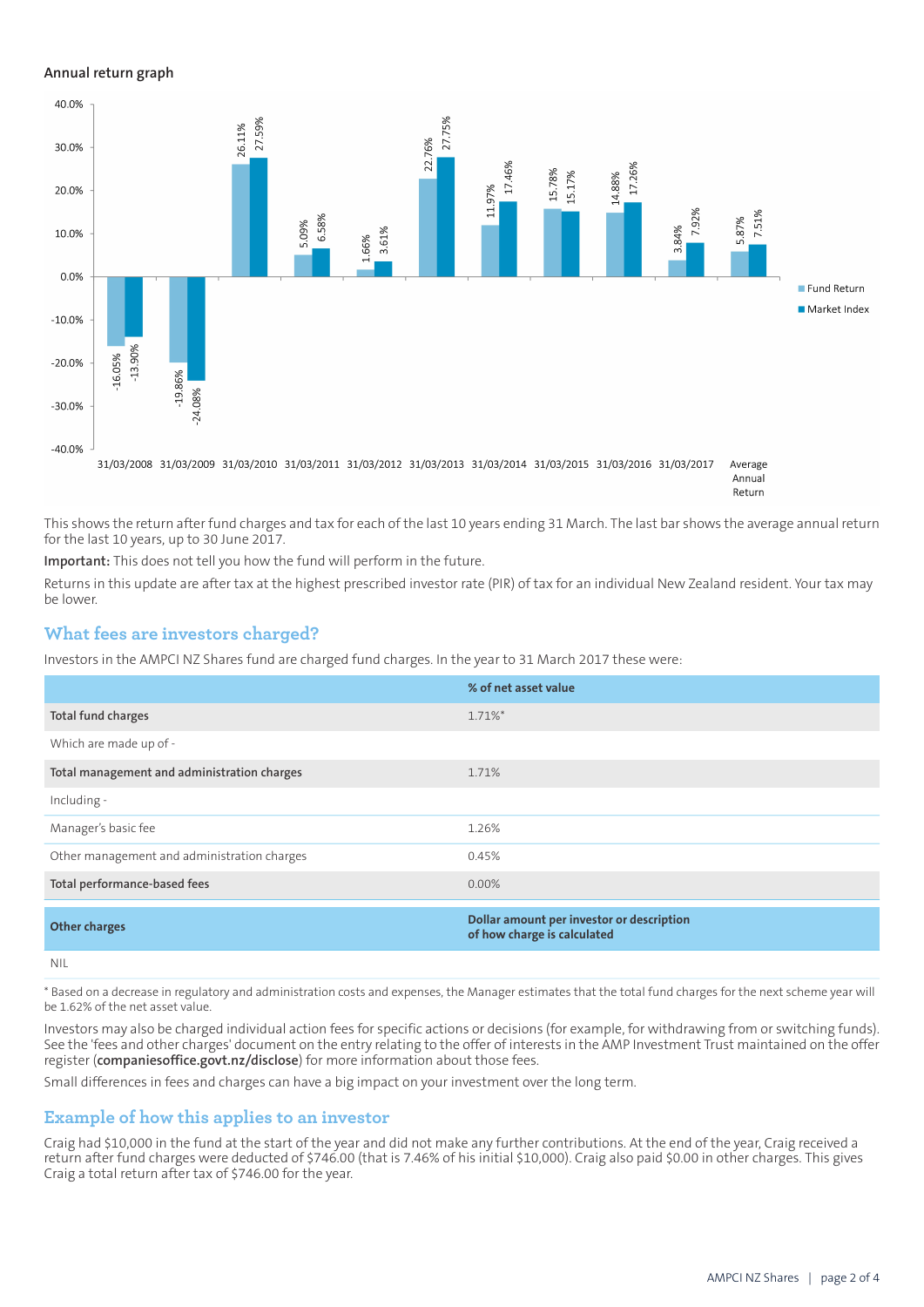# **What does the fund invest in?**

# **Actual investment mix<sup>2</sup>**

This shows the types of assets that the fund invests in.



## **Target investment mix**

This shows the mix of assets that the fund generally intends to invest in.

| <b>Asset Type</b>            | <b>Allocation</b> |
|------------------------------|-------------------|
| Cash and cash equivalents    | $0.00\%$          |
| New Zealand fixed interest   | $0.00\%$          |
| International fixed interest | 0.00%             |
| Australasian equities        | 100.00%           |
| International equities       | 0.00%             |
| Listed property              | $0.00\%$          |
| Unlisted property            | 0.00%             |
| Commodities                  | 0.00%             |
| Other                        | 0.00%             |

# **Top 10 investments<sup>2</sup>**

|    | <b>Name</b>                     | Percentage<br>of fund<br>net assets | <b>Asset Type</b>     | Country     | <b>Credit rating</b><br>(if applicable) |
|----|---------------------------------|-------------------------------------|-----------------------|-------------|-----------------------------------------|
| 1  | Fisher & Paykel Healthcare Corp | 8.18%                               | Australasian equities | New Zealand | N/A                                     |
| 2  | Contact Energy Ltd              | 8.02%                               | Australasian equities | New Zealand | N/A                                     |
| 3  | Fletcher Building Ltd           | 7.73%                               | Australasian equities | New Zealand | N/A                                     |
| 4  | Auckland International Airport  | 7.03%                               | Australasian equities | New Zealand | N/A                                     |
| 5  | Spark New Zealand Ltd           | 5.92%                               | Australasian equities | New Zealand | N/A                                     |
| 6  | Meridian Energy Ltd             | 4.04%                               | Australasian equities | New Zealand | N/A                                     |
|    | Z Energy Ltd                    | 3.68%                               | Australasian equities | New Zealand | N/A                                     |
| 8  | SKYCITY Entertainment Group Ltd | 3.16%                               | Australasian equities | New Zealand | N/A                                     |
| 9  | Kiwi Property Group Ltd         | 3.14%                               | Australasian equities | New Zealand | N/A                                     |
| 10 | Metlifecare Itd                 | 2.98%                               | Australasian equities | New Zealand | N/A                                     |

The top 10 investments make up 53.88% of the fund.